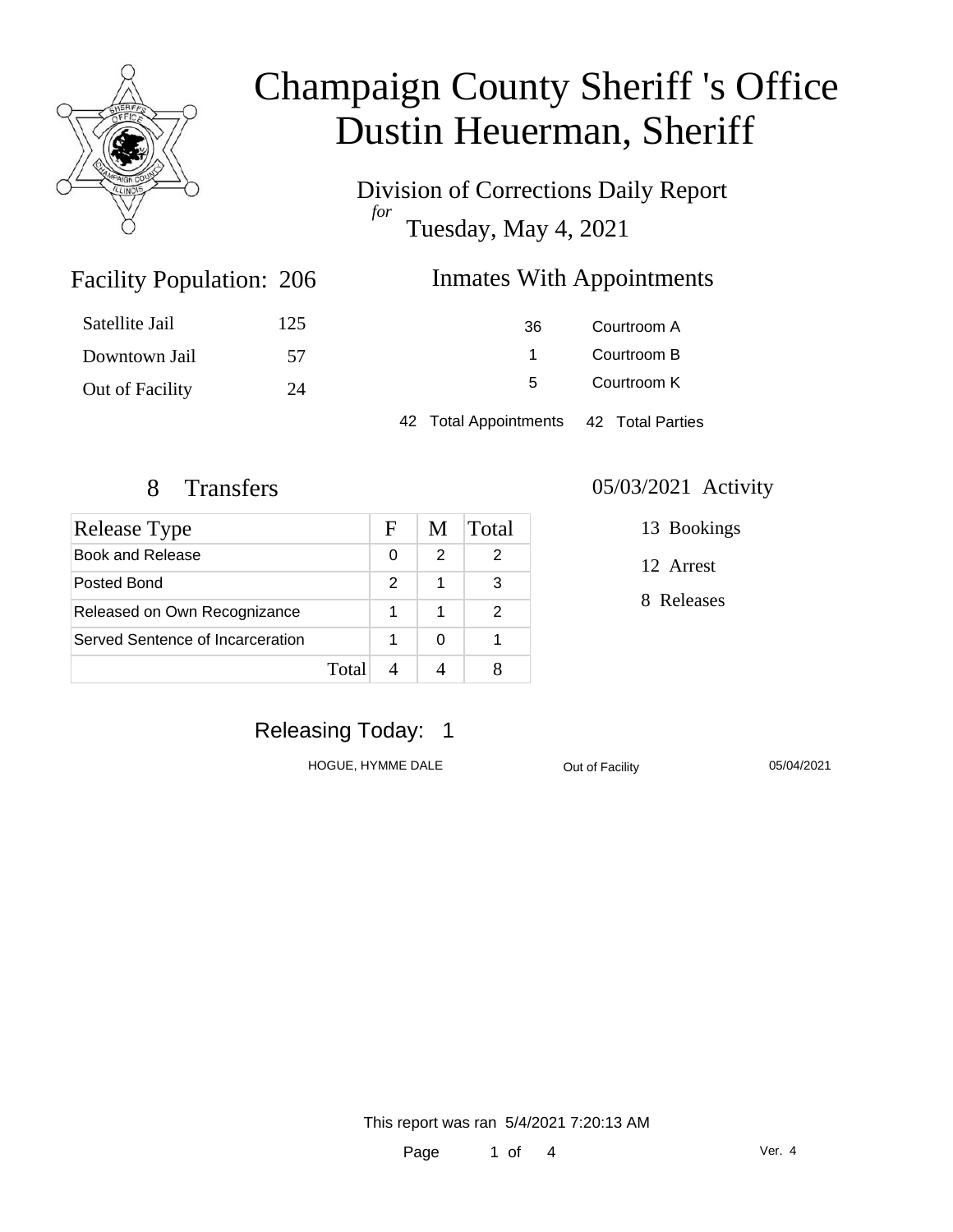

# Champaign County Sheriff 's Office Dustin Heuerman, Sheriff

Division of Corrections Daily Report *for* Tuesday, May 4, 2021

### Custody Status Count

- Electronic Home Dentention 22
	- Felony Arraignment 2
		- Felony Other 1
	- Felony Pre-Sentence 6
	- Felony Pre-Sentence DUI 1
		- Felony Pre-Trial 114
	- Felony Sentenced CCSO 5
	- Felony Sentenced IDOC 30
		- Hold Other 2
		- Hold Sentenced IDOC 2
	- Misdemeanor Arraignment 3
		- Misdemeanor Pre-Trial 5
			- Petition to Revoke 1
			- Remanded to DHS 10
		- Traffic Sentenced CCSO 2
			- Total 206

This report was ran 5/4/2021 7:20:13 AM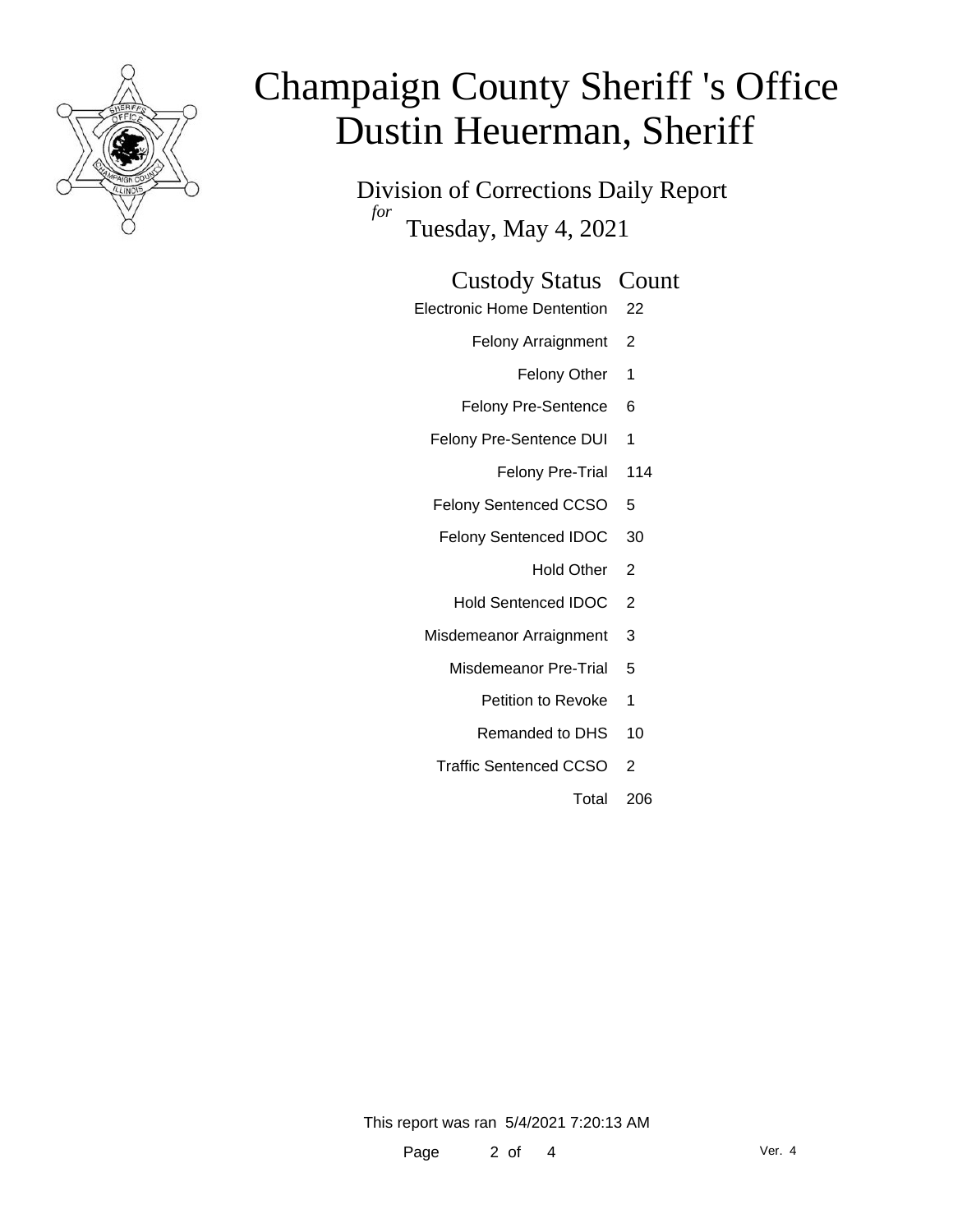

# Champaign County Sheriff 's Office Dustin Heuerman, Sheriff

Division of Corrections Daily Report *for* Tuesday, May 4, 2021

## Inmates With Appointments

| Jailing Party Name              | Location    | Number of Records / Node |
|---------------------------------|-------------|--------------------------|
| BENNETT, JORDAN SEAN            | Courtroom A | 1 / Downtown Jail        |
| BRADLEY, DUSHAWN JONATHAN       | Courtroom A | 1 / Satellite Jail       |
| BRAINERD, CHRISTIAN NASH        | Courtroom A | 1 / Satellite Jail       |
| <b>BROMM, RUSSELL DEAN</b>      | Courtroom A | 1 / Downtown Jail        |
| BROWN, JAWON EDWARD             | Courtroom A | 1 / Downtown Jail        |
| BRYANT, KETONE LEVELL           | Courtroom A | 1 / Downtown Jail        |
| CARRUTHERS, DANIEL WILLIAM      | Courtroom A | 1 / Satellite Jail       |
| CARTER, JAMAL ANTONIO           | Courtroom A | 1 / Satellite Jail       |
| CONCEPCION-ROMAN, MOISES        | Courtroom A | 1 / Satellite Jail       |
| COWART, TORREY BENJAMEN, Junior | Courtroom A | 1 / Downtown Jail        |
| <b>CROSS, STEED GATHON</b>      | Courtroom A | 1 / Satellite Jail       |
| DALTON, JASON LEE               | Courtroom A | 1 / Satellite Jail       |
| <b>GATES, GREGORY LEE</b>       | Courtroom A | 1 / Downtown Jail        |
| HESTER, JORDAN DEWAYNE          | Courtroom A | 1 / Satellite Jail       |
| HILL, JAMONTE RASHAD            | Courtroom A | 1 / Downtown Jail        |
| HUNT, TAVARIS EARL              | Courtroom A | 1 / Satellite Jail       |
| JOCELYN, APRIL ELIZABETH        | Courtroom A | 1 / Satellite Jail       |
| JOHNSON, ANTONIO LASHAUN        | Courtroom A | 1 / Satellite Jail       |
| JOHNSON, KAVON IBERHEEM         | Courtroom K | 1 / Satellite Jail       |
| JONES, CARLOS ANTONIO           | Courtroom A | 1 / Satellite Jail       |
| JONES, KEEFER LAMONT            | Courtroom A | 1 / Satellite Jail       |
| KELLUP, DAMETRIUS GLYNN         | Courtroom A | 1 / Satellite Jail       |
| LEWIS, LAWRENCE PAUL, Third     | Courtroom A | 1 / Satellite Jail       |
| LEWIS, OWEN CONNOR              | Courtroom K | 1 / Satellite Jail       |
| LOVELESS, DUSTIN DEE            | Courtroom K | 1 / Satellite Jail       |
| MAZE, BRIAN KEITH               | Courtroom A | 1 / Downtown Jail        |

This report was ran 5/4/2021 7:20:13 AM